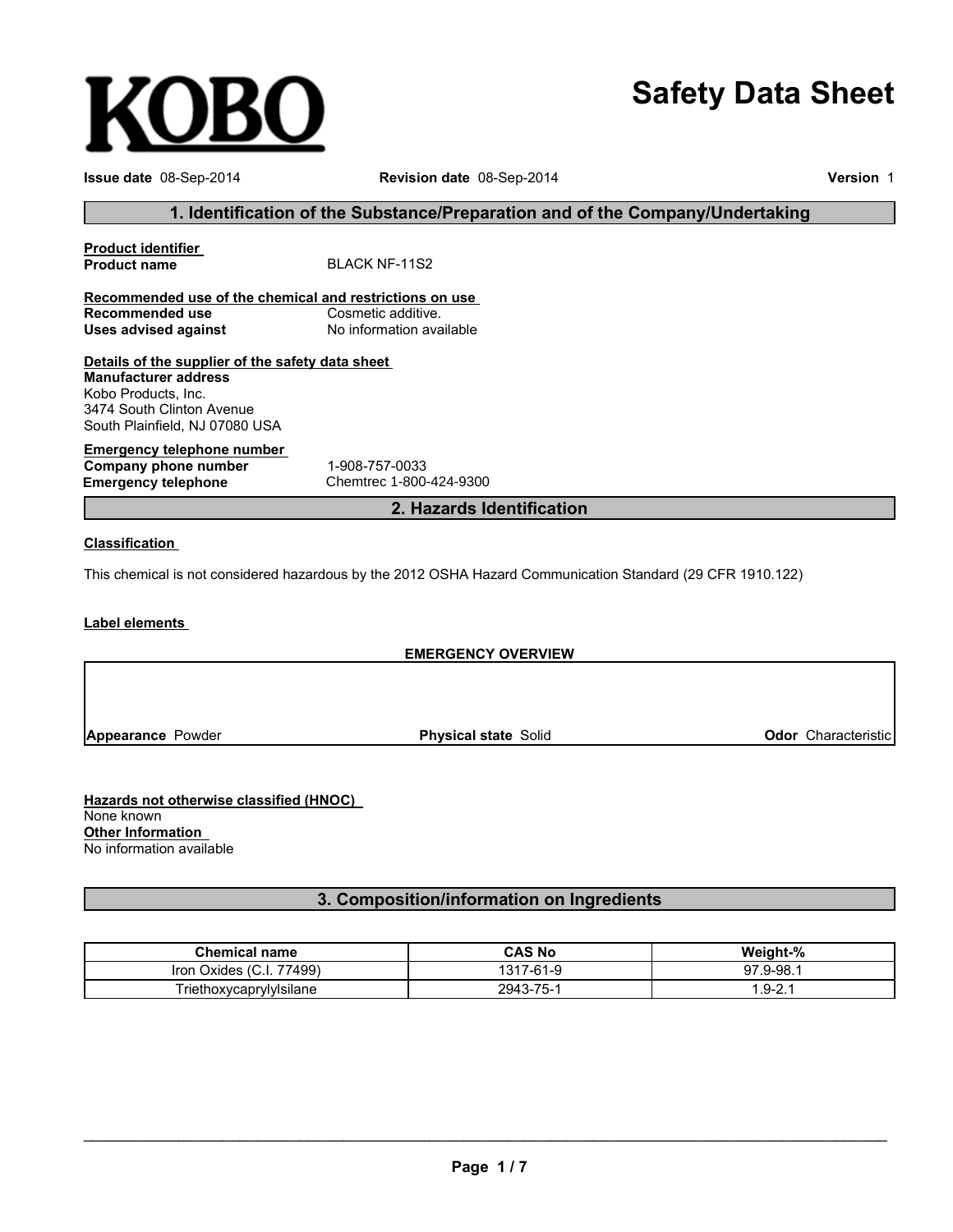## **4. First aid measures**

\_\_\_\_\_\_\_\_\_\_\_\_\_\_\_\_\_\_\_\_\_\_\_\_\_\_\_\_\_\_\_\_\_\_\_\_\_\_\_\_\_\_\_\_\_\_\_\_\_\_\_\_\_\_\_\_\_\_\_\_\_\_\_\_\_\_\_\_\_\_\_\_\_\_\_\_\_\_\_\_\_\_\_\_\_\_\_\_\_\_\_\_\_

#### **First aid measures**

| <b>General advice</b>                                                      | If symptoms persist, call a physician.                                                                                             |  |
|----------------------------------------------------------------------------|------------------------------------------------------------------------------------------------------------------------------------|--|
| Eye contact                                                                | Rinse immediately with plenty of water, also under the eyelids, for at least 15 minutes. If<br>symptoms persist, call a physician. |  |
| <b>Skin contact</b>                                                        | Wash off immediately with soap and plenty of water while removing all contaminated<br>clothes and shoes.                           |  |
| <b>Inhalation</b>                                                          | Remove to fresh air. If breathing is irregular or stopped, administer artificial respiration.                                      |  |
| Ingestion                                                                  | If swallowed, do not induce vomiting: seek medical advice immediately and show this<br>container or label.                         |  |
| Self-protection of the first aider                                         | Use personal protective equipment as required.                                                                                     |  |
| Most important symptoms and effects, both acute and delayed                |                                                                                                                                    |  |
| <b>Symptoms</b>                                                            | No known effects under normal use conditions.                                                                                      |  |
| Indication of any immediate medical attention and special treatment needed |                                                                                                                                    |  |
| Note to physicians                                                         | Effects of exposure (inhalation, ingestion or skin contact) to substance may be delayed.                                           |  |

## **5. Fire-fighting measures**

#### **Suitable extinguishing media**

Use extinguishing measures that are appropriate to local circumstances and the surrounding environment.

#### **Unsuitable extinguishing media** No information available.

# **Specific hazards arising from the chemical**

None in particular.

**Explosion data Sensitivity to mechanical impact** None. **Sensitivity to static discharge** None.

#### **Protective equipment and precautions for firefighters**

Use personal protective equipment as required.

#### **6. Accidental release measures**

#### **Personal precautions, protective equipment and emergency procedures**

| <b>Personal precautions</b>                          | Use personal protective equipment as required. Wash thoroughly after handling. Avoid<br>contact with eyes. |  |  |
|------------------------------------------------------|------------------------------------------------------------------------------------------------------------|--|--|
| For emergency responders                             | Use personal protective equipment as required.                                                             |  |  |
| <b>Environmental precautions</b>                     | Collect spillage. Do not allow into any sewer, on the ground or into any body of water.                    |  |  |
| Methods and material for containment and cleaning up |                                                                                                            |  |  |
| <b>Methods for containment</b>                       | Prevent further leakage or spillage if safe to do so.                                                      |  |  |
| Methods for cleaning up                              | Avoid creating dust. Sweep up and shovel into suitable containers for disposal.                            |  |  |
| Prevention of secondary hazards                      | Clean contaminated objects and areas thoroughly observing environmental regulations.                       |  |  |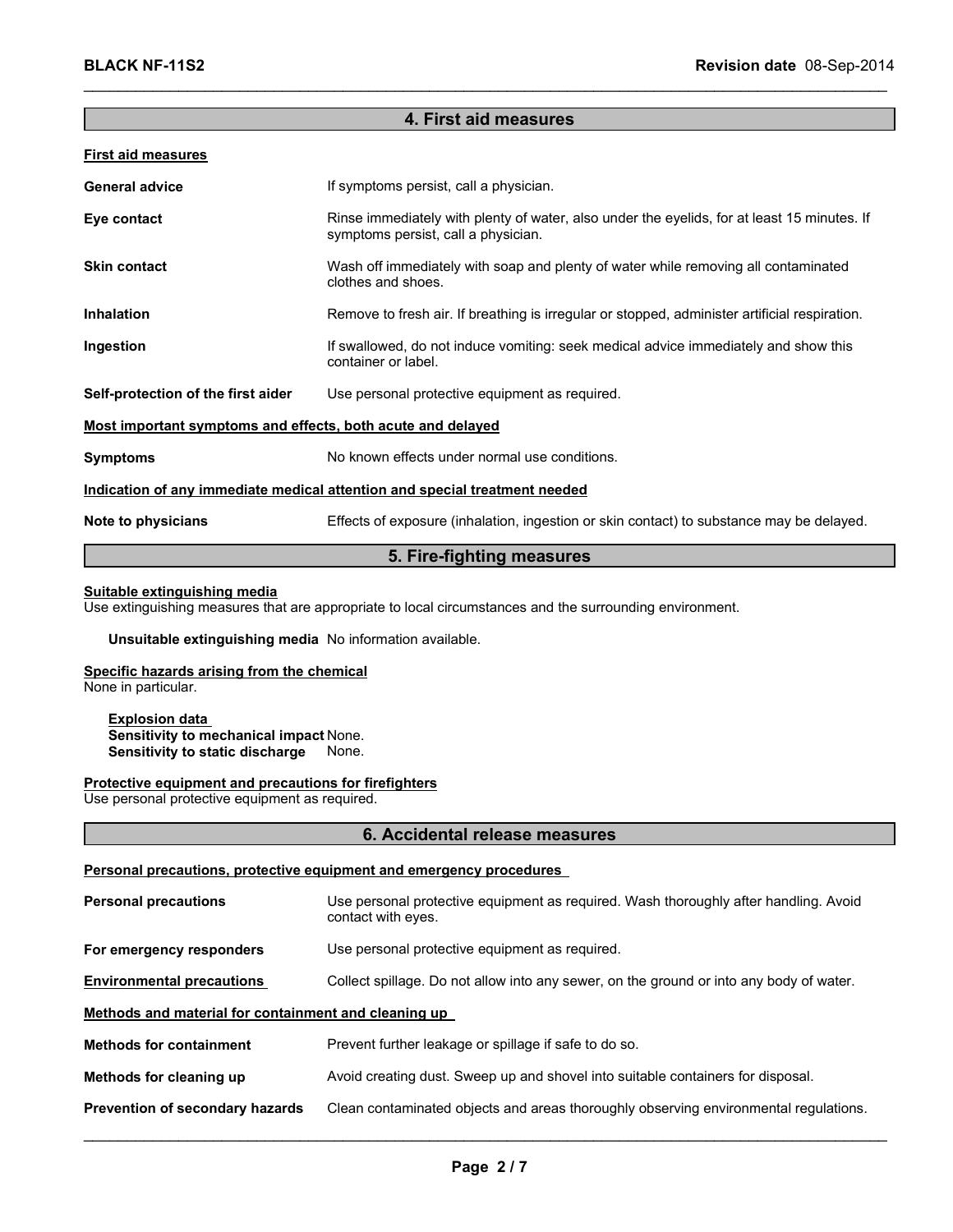| 7. Handling and Storage                                      |                                                                                                                        |  |  |
|--------------------------------------------------------------|------------------------------------------------------------------------------------------------------------------------|--|--|
| <b>Precautions for safe handling</b>                         |                                                                                                                        |  |  |
| Advice on safe handling                                      | Use only in well-ventilated areas. Avoid contact with skin and eyes. Use personal protective<br>equipment as required. |  |  |
| Conditions for safe storage, including any incompatibilities |                                                                                                                        |  |  |
| <b>Storage conditions</b>                                    | Keep container tightly closed in a dry and well-ventilated place. Store at ambient conditions.                         |  |  |
| Incompatible materials                                       | Strong oxidizing agents. Strong acids.                                                                                 |  |  |
| 8. Exposure Controls/Personal Protection                     |                                                                                                                        |  |  |
| <b>Control parameters</b>                                    |                                                                                                                        |  |  |
| <b>Exposure guidelines</b>                                   | Not applicable.                                                                                                        |  |  |
| <b>Appropriate engineering controls</b>                      |                                                                                                                        |  |  |
| <b>Engineering controls</b>                                  | Ensure adequate ventilation, especially in confined areas.                                                             |  |  |
|                                                              | Individual protection measures, such as personal protective equipment                                                  |  |  |
| <b>Eye/face protection</b>                                   | Wear safety glasses with side shields (or goggles).                                                                    |  |  |
| Skin and body protection                                     | Wear protective gloves and protective clothing.                                                                        |  |  |
| <b>Respiratory protection</b>                                | In case of insufficient ventilation, wear suitable respiratory equipment.                                              |  |  |
| <b>General hygiene considerations</b>                        | Handle in accordance with good industrial hygiene and safety practice. Wash contaminated<br>clothing before reuse.     |  |  |

\_\_\_\_\_\_\_\_\_\_\_\_\_\_\_\_\_\_\_\_\_\_\_\_\_\_\_\_\_\_\_\_\_\_\_\_\_\_\_\_\_\_\_\_\_\_\_\_\_\_\_\_\_\_\_\_\_\_\_\_\_\_\_\_\_\_\_\_\_\_\_\_\_\_\_\_\_\_\_\_\_\_\_\_\_\_\_\_\_\_\_\_\_

# **9. Physical and Chemical Properties 19. Physical and Chemical Properties**

## **Information on basic physical and chemical properties**

| <b>Physical state</b><br>Appearance | Solid<br>Powder    | Odor                     | Characteristic           |
|-------------------------------------|--------------------|--------------------------|--------------------------|
| Color                               | <b>Black</b>       | <b>Odor threshold</b>    | No information available |
| <b>Property</b>                     | <b>Values</b>      | Remarks •                |                          |
| рH                                  |                    | No information available |                          |
| Melting point/freezing point        | $>1500$ °C         |                          |                          |
| Boiling point / boiling range       |                    | No information available |                          |
| <b>Flash point</b>                  |                    | No information available |                          |
| <b>Evaporation rate</b>             |                    | No information available |                          |
| Flammability (solid, gas)           |                    | No information available |                          |
| <b>Flammability limit in air</b>    |                    |                          |                          |
| <b>Upper flammability limit</b>     |                    | No information available |                          |
| Lower flammability limit            |                    | No information available |                          |
| Vapor pressure                      |                    | No information available |                          |
| Vapor density                       |                    | No information available |                          |
| <b>Specific gravity</b>             |                    | No information available |                          |
| <b>Water solubility</b>             | Insoluble in water |                          |                          |
| Solubility in other solvents        |                    | No information available |                          |
| <b>Partition coefficient</b>        |                    | No information available |                          |
| <b>Autoignition temperature</b>     |                    | No information available |                          |
| Decomposition temperature           |                    | No information available |                          |
|                                     |                    |                          |                          |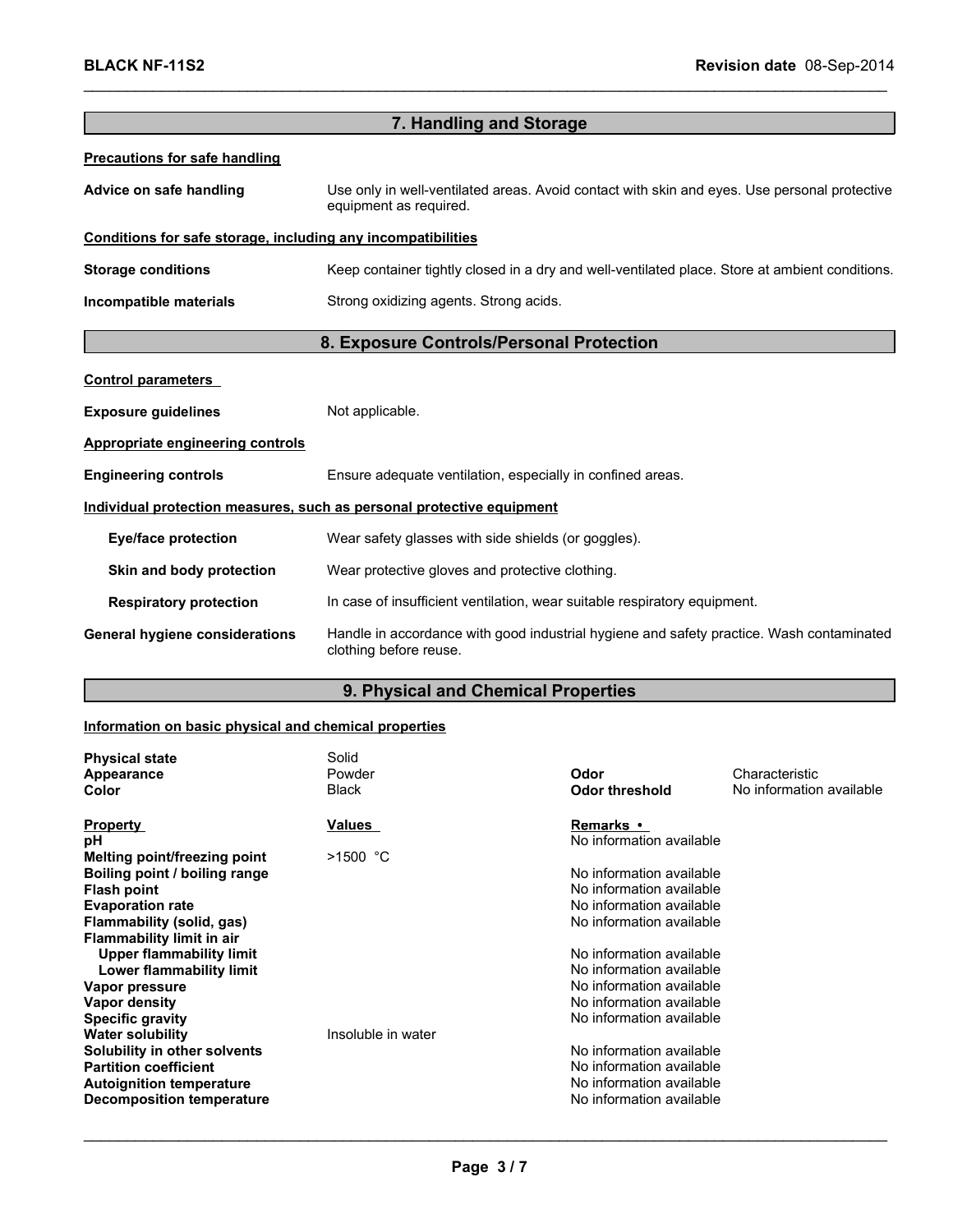**BLACK NF-11S2 Revision date** 08-Sep-2014

No information available **Oxidizing properties** No information available

**Kinematic viscosity**<br> **No information available**<br> **Dynamic viscosity**<br> **No information available Dynamic viscosity Explosive properties**

**Other Information**

**Softening point**<br> **Molecular weight**<br> **Molecular weight**<br> **Molecular weight**<br> **Molecular weight Molecular weight** No information available<br> **VOC content (%)** No information available **VOC** content **(%)** No information available<br>
Density No information available **Density Constitution No information available**<br> **Bulk density No information available No information available** 

# **10. Stability and Reactivity**

\_\_\_\_\_\_\_\_\_\_\_\_\_\_\_\_\_\_\_\_\_\_\_\_\_\_\_\_\_\_\_\_\_\_\_\_\_\_\_\_\_\_\_\_\_\_\_\_\_\_\_\_\_\_\_\_\_\_\_\_\_\_\_\_\_\_\_\_\_\_\_\_\_\_\_\_\_\_\_\_\_\_\_\_\_\_\_\_\_\_\_\_\_

**Reactivity** No data available

**Chemical stability** Stable under normal conditions.

### **Possibility of hazardous reactions**

None under normal processing.

**Hazardous polymerization** Hazardous polymerization does not occur.

**Conditions to avoid** None known.

#### **Incompatible materials**

Strong oxidizing agents. Strong acids.

#### **Hazardous decomposition products**

Thermal decomposition can lead to release of irritating and toxic gases and vapors.

## **11. Toxicological Information**

#### **Information on likely routes of exposure**

## **Product information**

| Inhalation          | No data available. |
|---------------------|--------------------|
| Eye contact         | No data available. |
| <b>Skin contact</b> | No data available. |
| Ingestion           | No data available. |

#### **Component information**

| <b>Chemical name</b>                  | Oral LD50                | Dermal LD50                    | <b>Inhalation LC50</b> |
|---------------------------------------|--------------------------|--------------------------------|------------------------|
| Iron Oxides (C.I. 77499)<br>1317-61-9 | > 10000 mg/kg (Rat)      |                                |                        |
| Triethoxycaprylylsilane<br>2943-75-1  | = 10060 $\mu$ L/kg (Rat) | (Rabbit)<br>$=$ 5910 µL/kg $($ |                        |

#### **Information on toxicological effects**

**Symptoms** No information available.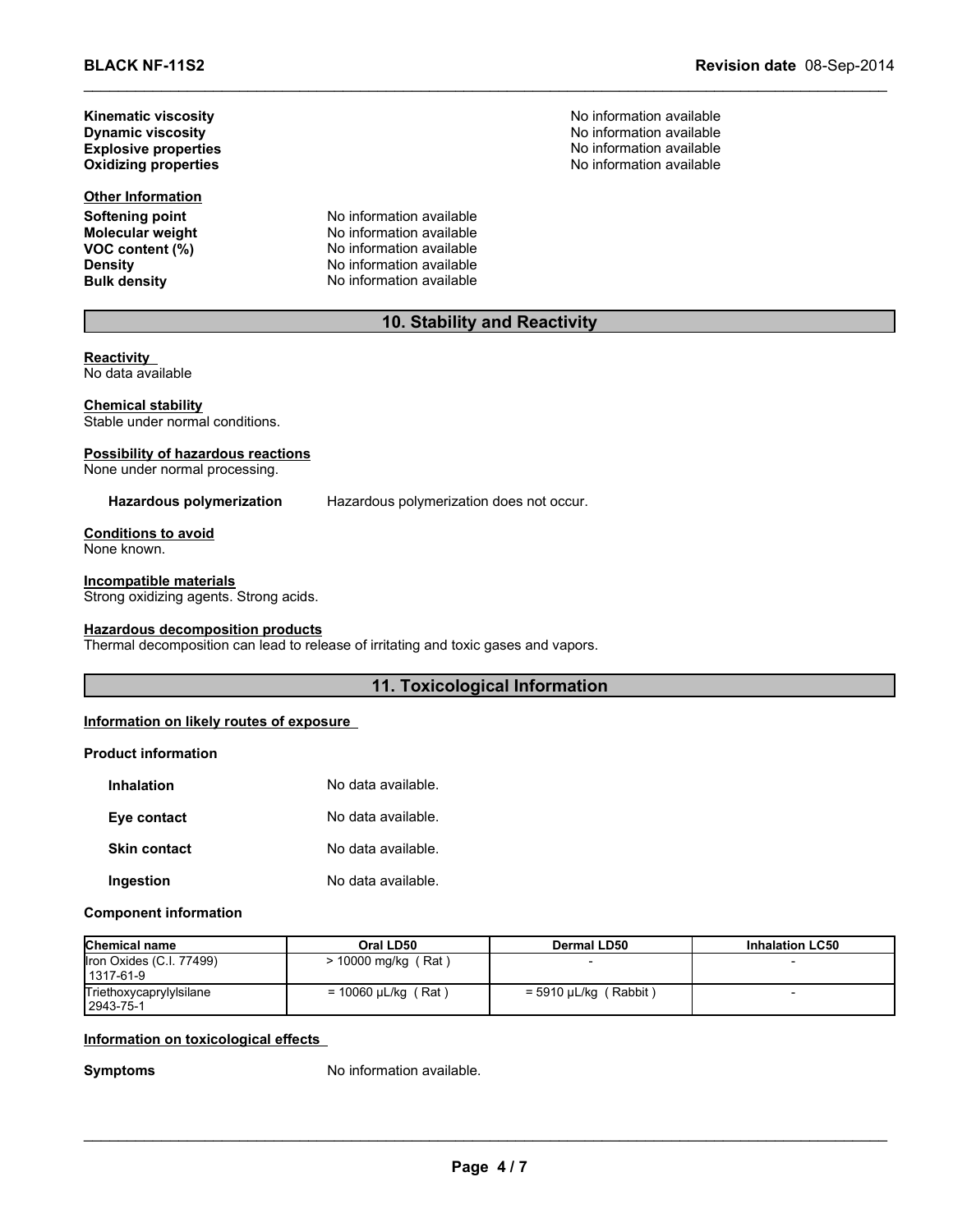#### **Delayed and immediate effects as well as chronic effects from short and long-term exposure**

| <b>Skin corrosion/irritation</b>  | No information available                                                                                  |
|-----------------------------------|-----------------------------------------------------------------------------------------------------------|
| Serious eye damage/eye irritation | No information available.                                                                                 |
| <b>Irritation</b>                 | No information available.                                                                                 |
| <b>Corrosivity</b>                | No information available.                                                                                 |
| <b>Sensitization</b>              | No information available.                                                                                 |
| Germ cell mutagenicity            | No information available.                                                                                 |
| Carcinogenicity                   | This product does not contain any carcinogens or potential carcinogens as listed by OSHA,<br>IARC or NTP. |
| <b>Reproductive toxicity</b>      | No information available.                                                                                 |
| <b>STOT - single exposure</b>     | No information available.                                                                                 |
| <b>STOT - repeated exposure</b>   | No information available.                                                                                 |
| <b>Aspiration hazard</b>          | No information available.                                                                                 |

\_\_\_\_\_\_\_\_\_\_\_\_\_\_\_\_\_\_\_\_\_\_\_\_\_\_\_\_\_\_\_\_\_\_\_\_\_\_\_\_\_\_\_\_\_\_\_\_\_\_\_\_\_\_\_\_\_\_\_\_\_\_\_\_\_\_\_\_\_\_\_\_\_\_\_\_\_\_\_\_\_\_\_\_\_\_\_\_\_\_\_\_\_

# **12. Ecological Information**

**Ecotoxicity**

None known

## **Persistence and degradability**

No information available.

#### **Bioaccumulation**

No information available.

#### **Other adverse effects** No information available

# **13. Disposal Considerations**

| Waste treatment methods |                                                                                                        |
|-------------------------|--------------------------------------------------------------------------------------------------------|
| Disposal of wastes      | Disposal should be in accordance with applicable regional, national and local laws and<br>regulations. |
| Contaminated packaging  | Disposal should be in accordance with applicable regional, national and local laws and<br>regulations. |

| 14. Transport Information |               |
|---------------------------|---------------|
| <b>DOT</b>                | Not regulated |
| ICAO (air)                | Not regulated |
| <b>IATA</b>               | Not regulated |
| <b>IMDG</b>               | Not regulated |
| RID                       | Not regulated |
| <b>ADR</b>                | Not regulated |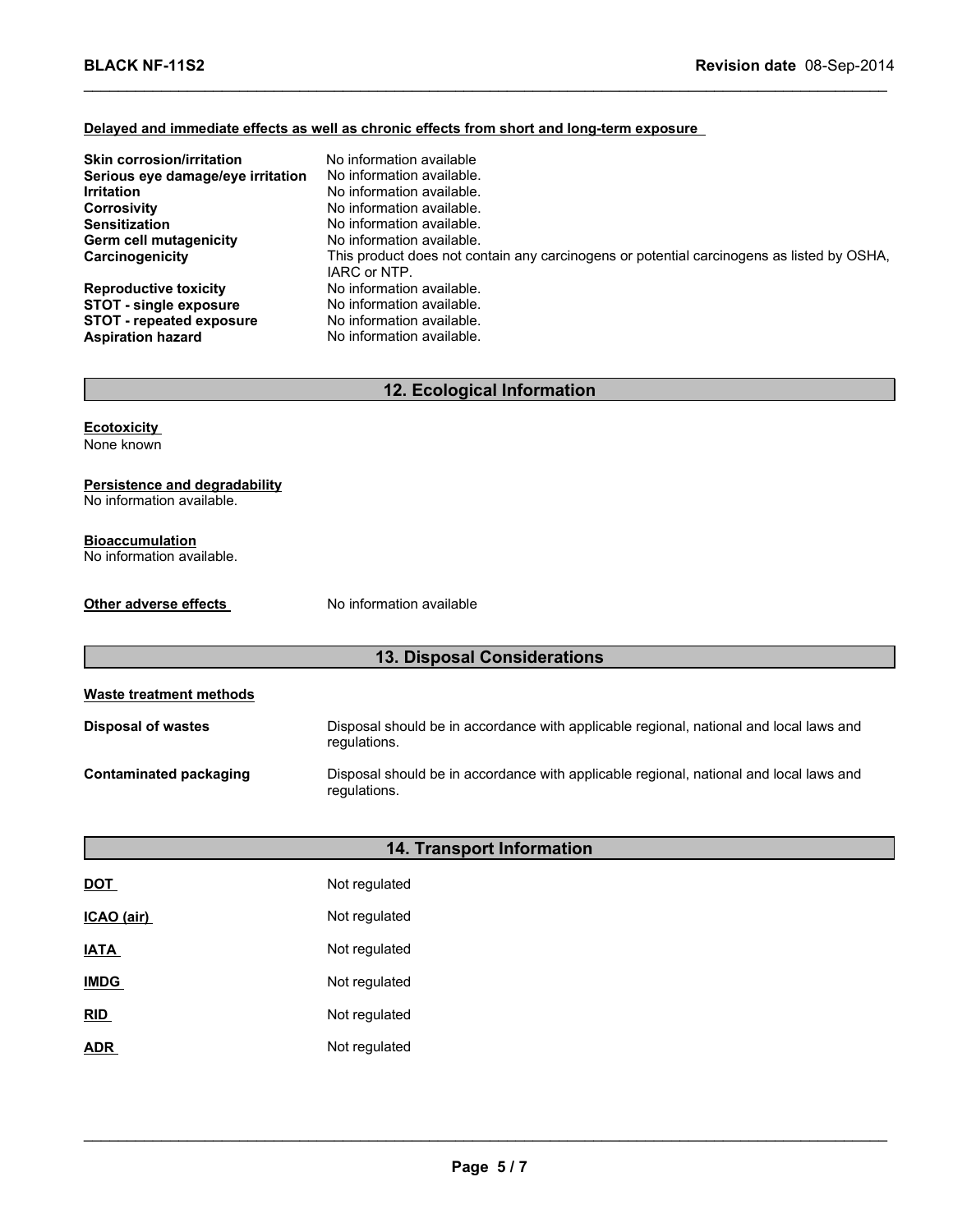## **15. Regulatory information**

\_\_\_\_\_\_\_\_\_\_\_\_\_\_\_\_\_\_\_\_\_\_\_\_\_\_\_\_\_\_\_\_\_\_\_\_\_\_\_\_\_\_\_\_\_\_\_\_\_\_\_\_\_\_\_\_\_\_\_\_\_\_\_\_\_\_\_\_\_\_\_\_\_\_\_\_\_\_\_\_\_\_\_\_\_\_\_\_\_\_\_\_\_

| Complies |
|----------|
|          |
| Complies |
| Complies |
| Complies |
| Complies |
| Complies |
| Complies |
| Complies |
|          |

**Legend:**

**TSCA** - United States Toxic Substances Control Act Section 8(b) Inventory **DSL/NDSL** - Canadian Domestic Substances List/Non-Domestic Substances List **EINECS/ELINCS** - European Inventory of Existing Chemical Substances/European List of Notified Chemical Substances **ENCS** - Japan Existing and New Chemical Substances

**IECSC** - China Inventory of Existing Chemical Substances

**KECL** - Korean Existing and Evaluated Chemical Substances

**PICCS** - Philippines Inventory of Chemicals and Chemical Substances

**AICS** - Australian Inventory of Chemical Substances

**US Federal Regulations**

#### **SARA 313**

Section 313 of Title III of the Superfund Amendments and Reauthorization Act of 1986 (SARA). This product does not contain any chemicals which are subject to the reporting requirements of the Act and Title 40 of the Code of Federal Regulations, Part 372

#### **SARA 311/312 Hazard Categories**

| <b>Acute Health Hazard</b>        | N٥ |
|-----------------------------------|----|
| <b>Chronic Health Hazard</b>      | No |
| <b>Fire Hazard</b>                | Nο |
| Sudden release of pressure hazard | N٥ |
| <b>Reactive Hazard</b>            | N٥ |

#### **CWA (Clean Water Act)**

This product does not contain any substances regulated as pollutants pursuant to the Clean Water Act (40 CFR 122.21 and 40 CFR 122.42)

#### **CERCLA**

This material, as supplied, does not contain any substances regulated as hazardous substances under the Comprehensive Environmental Response Compensation and Liability Act (CERCLA) (40 CFR 302) or the Superfund Amendments and Reauthorization Act (SARA) (40 CFR 355). There may be specific reporting requirements at the local, regional, or state level pertaining to releases of this material

#### **US State Regulations**

#### **California Proposition 65**

This product does not contain any Proposition 65 chemicals

#### **U.S. State Right-to-Know Regulations**

This product does not contain any substances regulated by state right-to-know regulations